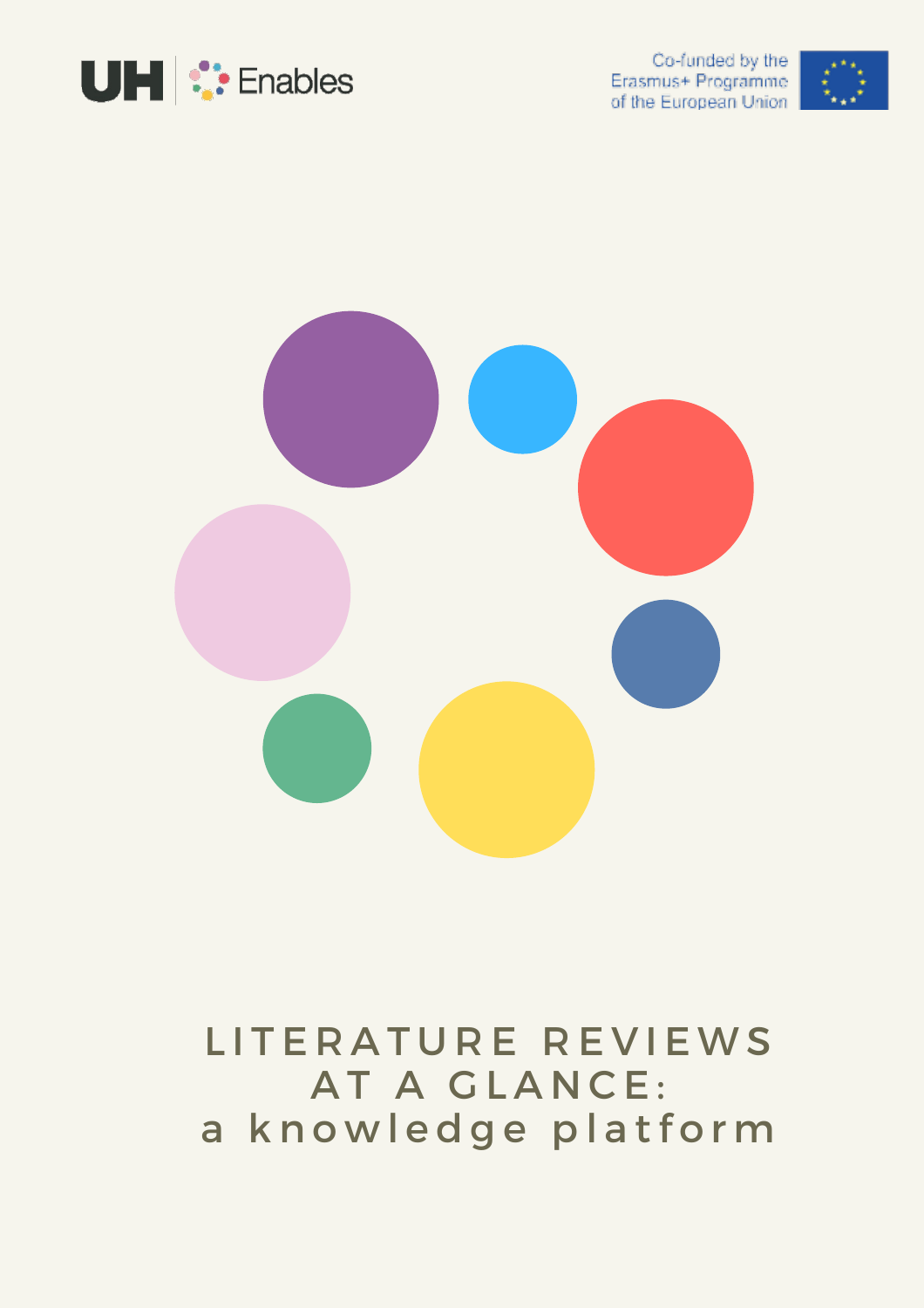

### Table of contents

- 01 Literature reviews at a glance: an overview
- **02** A synthesis
- 03 Review summaries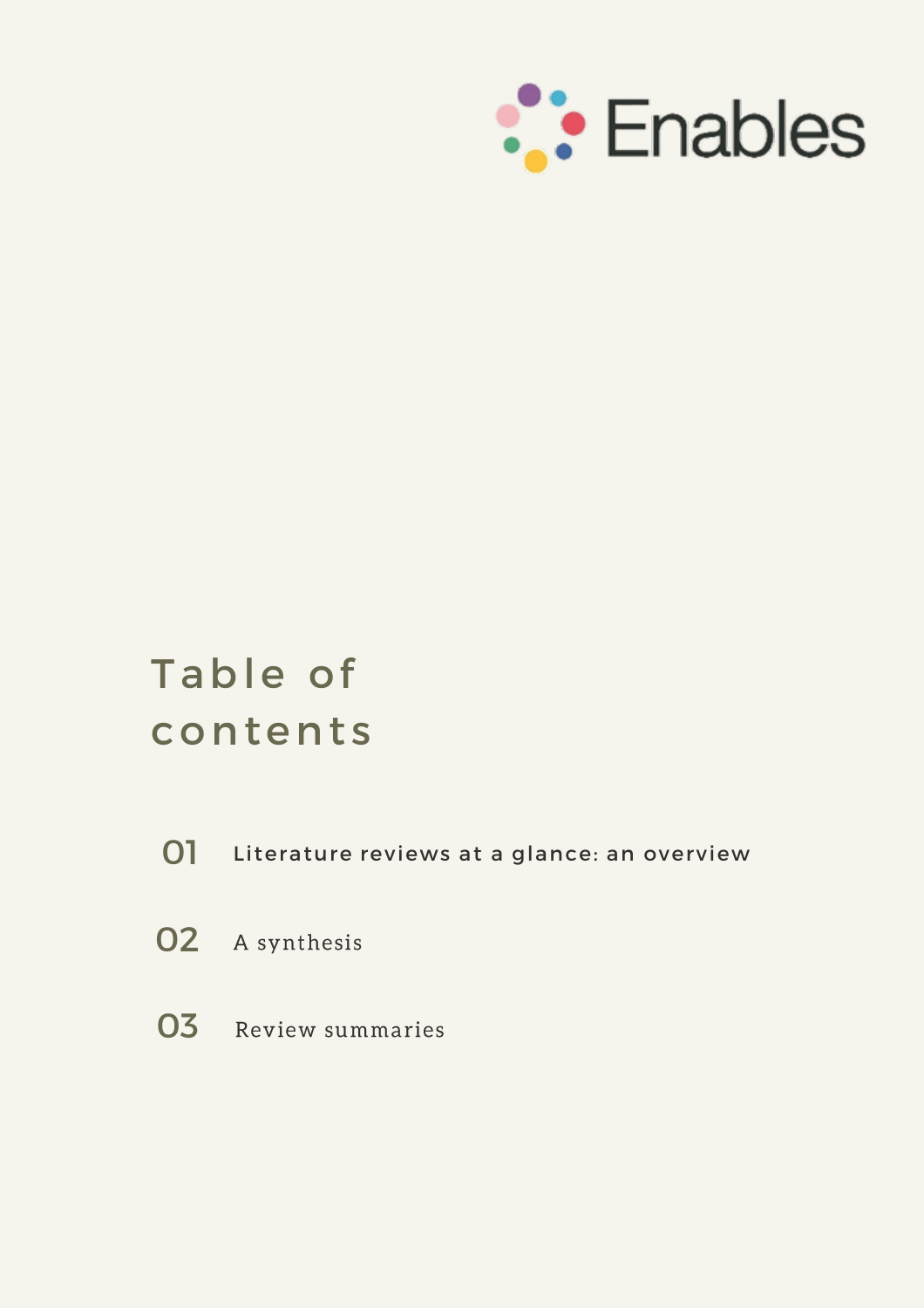

# **a**

### Literature reviews at a glance: an overview

The following overview allows us to compare the literature reviews of all project partner countries at a glance.

Four systematic literature reviews, examining complementary aspects of arts-based and embodied (ABE) methods of leadership development, were prepared as part of the Erasmus+ ENABLES project (European Arts-Based Development of Distributed Leadership and Innovation in Schools). The ENABLES project aims to strengthen the collaborative and distributed leadership of innovation in schools by developing and disseminating innovative methods of arts-based and embodied leadership development.

The project partners undertaking literature reviews comprise:

- University of Hertfordshire (UK) (co-ordinating institution)
- University of Jyväskylä (Finland)
- Institute of Lifelong Learning and Culture «VITAE» (Latvia)
- University of Innsbruck (Austria)

This systematic literature review is a part of Output 2 (Knowledge Platform) for the ENABLES project. To be included in the review, a publication had to report research into the use of ABE methods for leadership development and offer knowledge on how such methods affect leadership development. Publications were sought that had been published in 2000 or later.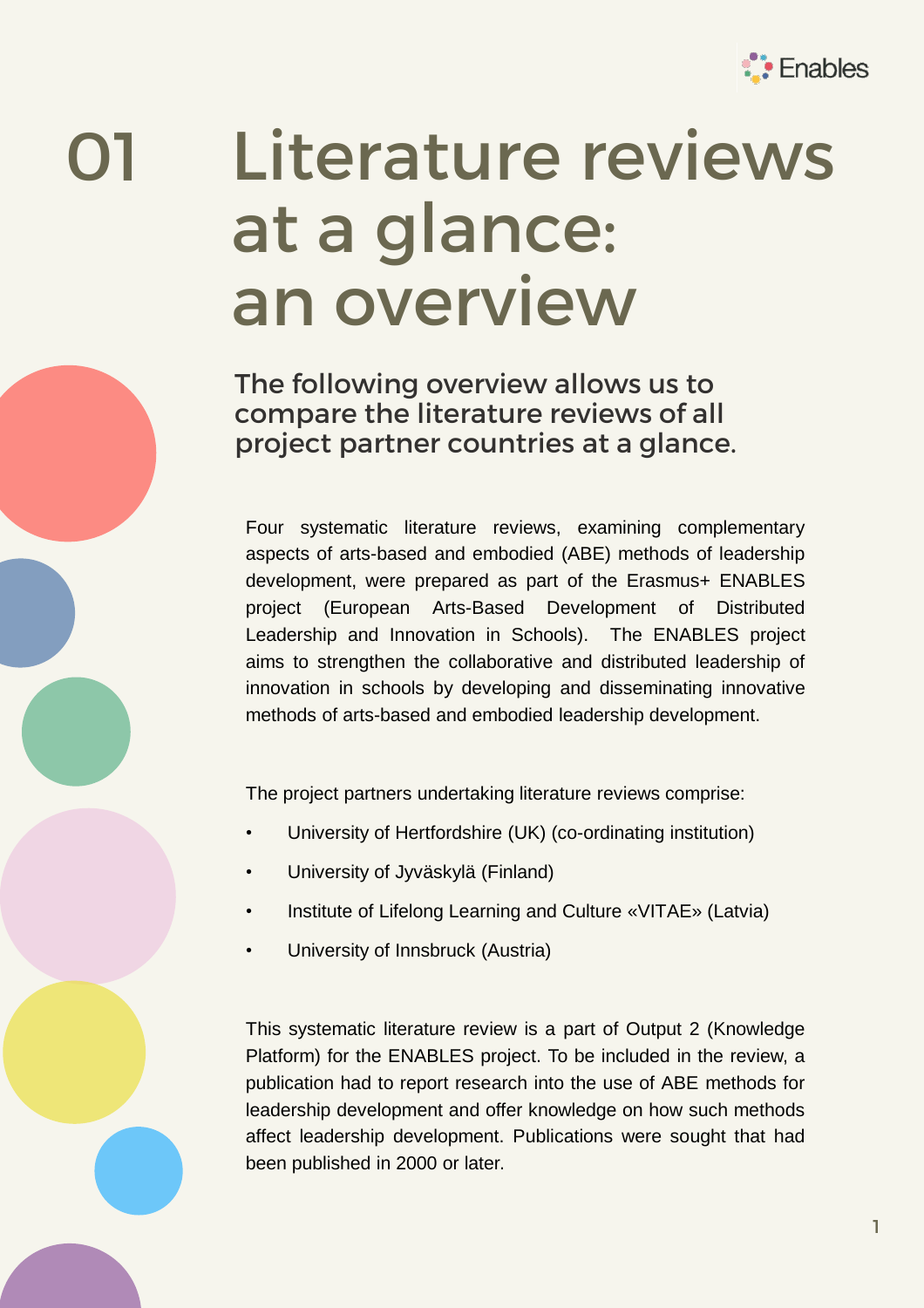

Each partner had a particular focus:

| UK:      | a general approach to ABE and embodied methods,<br>not limited to a specific type of ABE |
|----------|------------------------------------------------------------------------------------------|
| Finland: | visual methods                                                                           |
| Latvia:  | performance arts and drama                                                               |
| Austria: | vignettes and design thinking methodology                                                |

Systematic searches were undertaken using databases and search terms negotiated, tested and agreed by the project partners. The results form a Knowledge Platform - a state-of-the-art systematic review of existing research literature on ABE methods of leadership development. The Knowledge Platform:

- provides a knowledge foundation for the project, giving partners a shared understanding of ABE methods, which can be applied to strengthening collaborative and distributed leadership in schools
- makes an innovative contribution to the field of ABE leadership development which can be used by practitioners, policy actors and researchers across Europe and globally
- gives further depth and context to other project outputs, such as the action research trials of ABE methods for collaborative and distributed leadership development, which partners conducted

The results are published in the following format:

- This overview publication: *Literature reviews at a glance: a knowledge platform*
- Four reports comprising the detailed accounts and findings of each partner's literature review.

All of these documents are published and available to download on the ENABLES project website.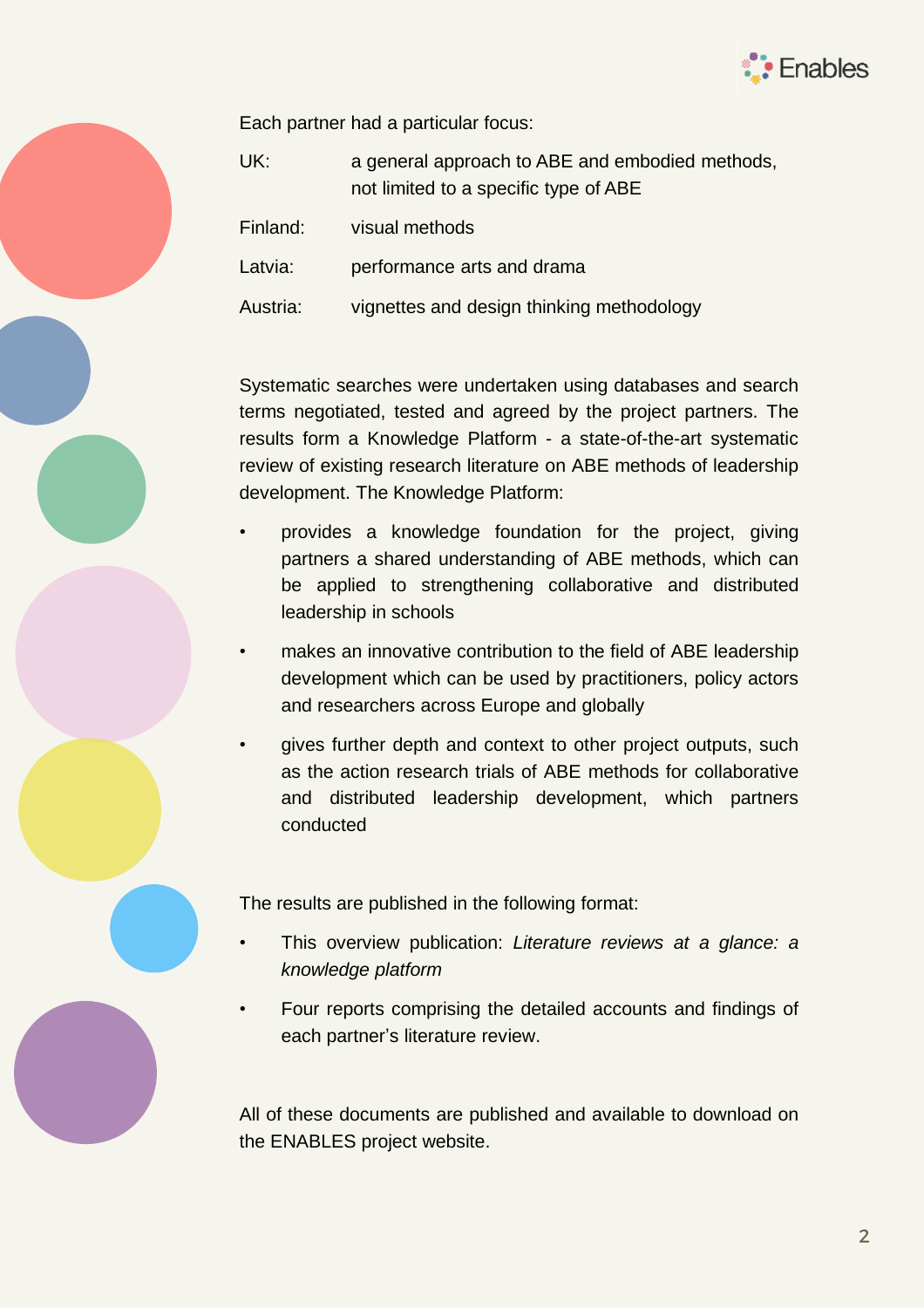

## 02 A synthesis

The reviews are the results of a systematic examination of a range of literature on arts-based and embodied methods and their application in leadership development. They offer positive findings about the outcomes of such methods. A strong theme concerns how these methods activate reflection, greater awareness and new thinking and perspectives amongst participants and how this helps to develop capabilities for distributed leadership. Developed capabilities include relational sensitivity, appreciation of leadership as an emergent, relational process, greater selfawareness and self-reflection skills, openness to new solutions and perspectives, and identity development. The potential for nurturing the development of distributed leadership by school students, as well as teachers and others in the school community, is evident from the research examined.

Limitations to the body of research reviewed are also highlighted by the reviews. For example, there is a need for much more evidence on outcomes and the influence on leadership practice. This includes the varying ways that participants in differing positions (students, teachers, administrative and other support staff, senior school leaders and so on) can be supported in their practice of distributed leadership. Research would benefit from more critical perspectives on issues of power and inequalities and the effects of social positioning according to factors such as gender, ethnicity, and social class. The practical use of the relatively new area of Design Thinking Methods is another promising area for future research and development.

More explicit attention to the kind of leadership being sought through these methods would be beneficial. Leadership is not a single, uncontested concept, but a phenomenon that can be defined and practised in different ways, reflecting differing perceptions concerning the purpose and ethics of leadership. Research studies into arts-based and embodied methods of leadership development need to engage with this and make clear the view of leadership underpinning the research design and the aims of the leadership development being sought.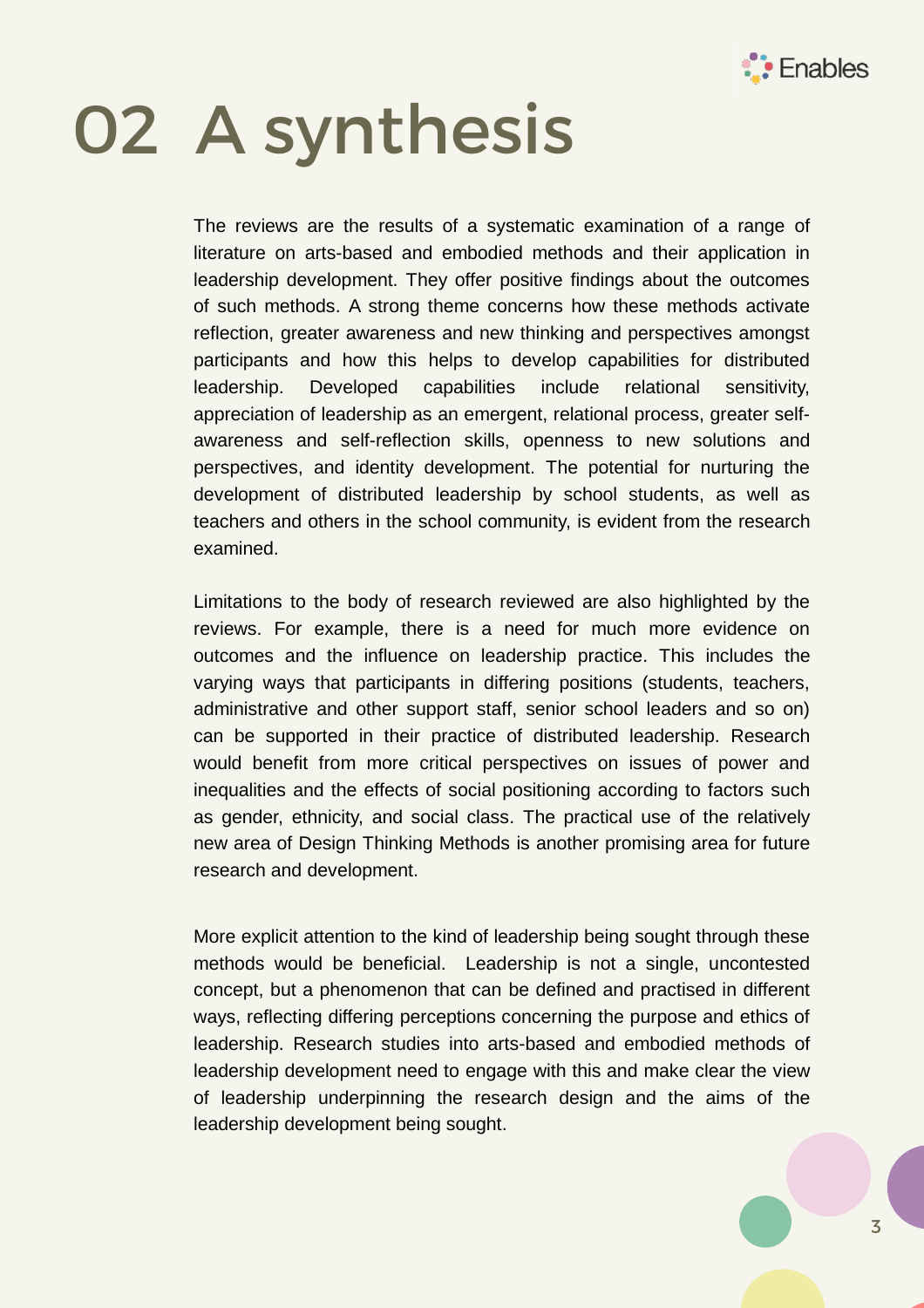

## 03 Review summaries

#### UK – Arts-based activities and embodied methods

The review conducted by the UK team took a more general approach than the other partners. It was not limited to any particular type of ABE, seeking out any studies that researched arts-based methods of leadership development (which might include one or more of any arts-based activity), and included embodied methods of leadership development.

The review examined a total of 50 selected publications, with dates ranging from 2004 to 2019. Thirty of the publications reported empirical studies. ABE methods studied in the publications comprised embodied activities, music, craft-based activities, art activities (such as drawing and painting), narrativecreative activities (such as storytelling and poem houses), dance and performance, combined arts-based and embodied methods, and general artsbased methods (which included instances of mixed methods or where no specific detail was given).

The review was carried out using a template in which information and assessments of each publication were entered, including what was reported about ABE methods, processes and outcomes and what could be concluded about the strength of connection between ABE methods and leadership development.

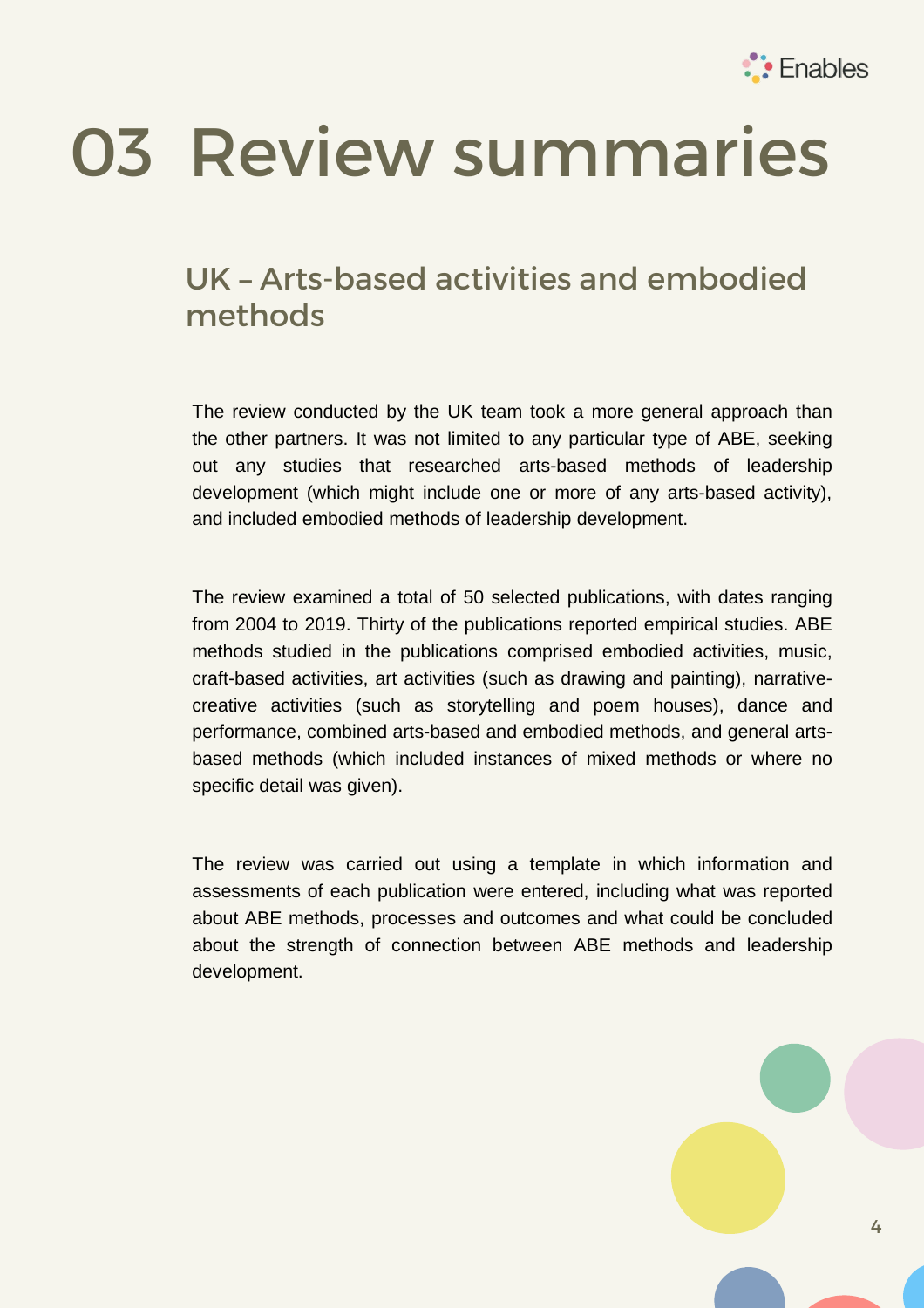



The main conclusions include the following.

- The processes involved in using ABE methods can be understood in terms of three aspects: features of the activity, what is activated by the activity and the constructions of leadership underpinning and reflected in the sessions using ABE methods.
- A diverse range of leadership constructions were apparent, from the heroic leader through to a more holistic understanding of leadership as a complex, emotional, relational, embodied concept.
- Data on outcomes are limited, with only 10 publications offering evidence that ABE methods had some impact on leadership development. Six of these 10 publications offered evidence of consequent changes in practice.
- Most apparent is research evidence that ABE methods helped participants by enhancing their relational sensitivity and increasing their ability to cope with unfamiliar circumstances and complexity.
- A critical perspective is missing from most studies into ABE methods of leadership development – concerning issues of power and inequalities and the effects of social positioning according to factors such as gender, ethnicity, and social class.
- Implications include (a) the potential to make more use of ABE methods to increase capabilities (such as relational sensitivity), appreciation of leadership as an emergent, relational process and self-awareness in the context of leadership, and thereby enhance the ability to take an active part in distributed leadership; and (b) the need for more research on the impact of ABE methods, including subsequent changes in leadership practice.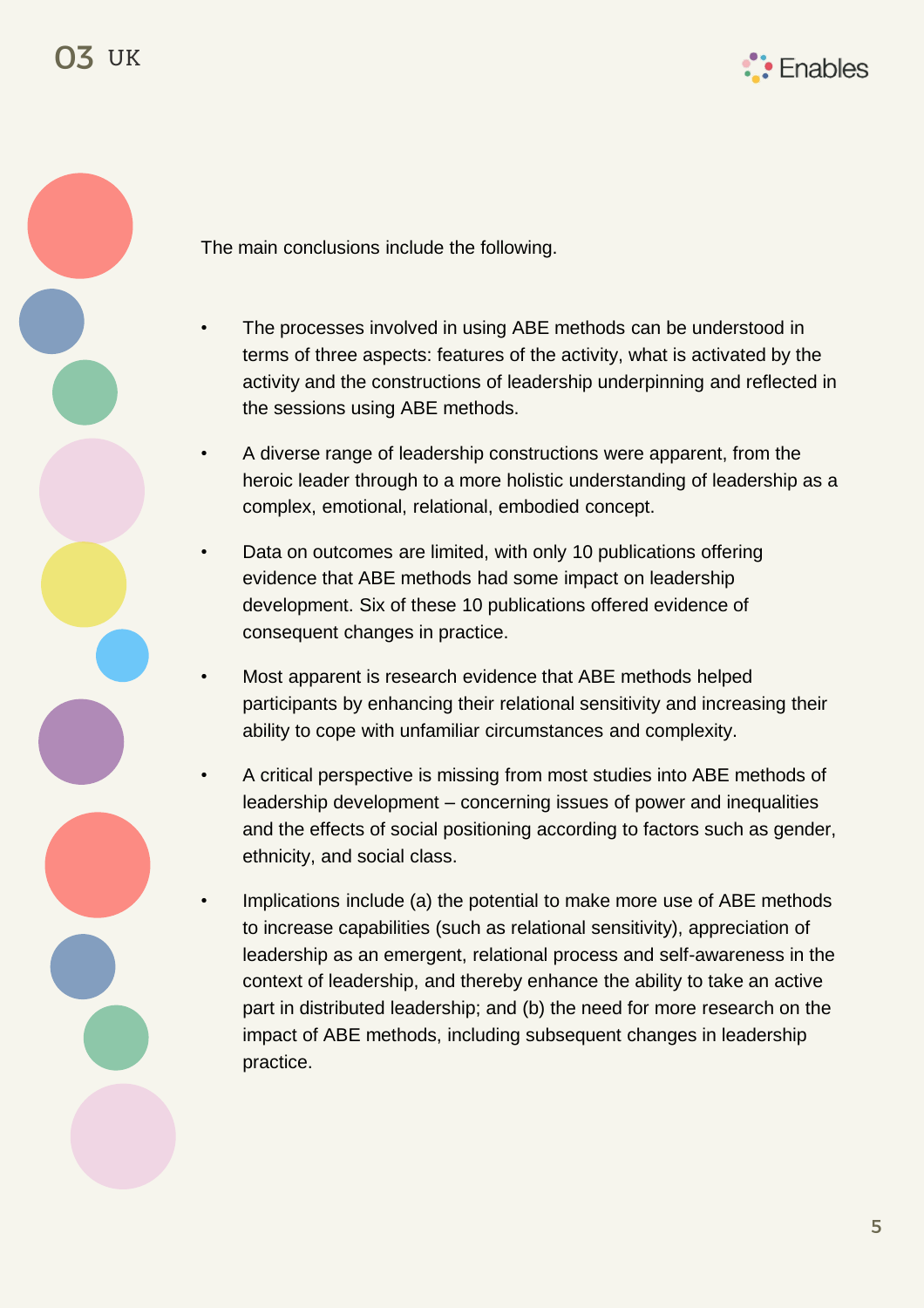

#### FINLAND – visual methods

To explore the literature on the use of visual methods for leadership development, our broad initial searches from *Education collection (Education database* and *ERIC)* and *Business Source Elite* produced total of 453 hits that were narrowed down to final list of 21 publications included in this review which reported research or projects using visual arts-based and embodied (ABE) methods of leadership development and /or offered knowledge concerning whether and how such methods contribute to leadership development.

We also included some off-context – not directly addressing leadership development – publications that appeared to be (1) directly transferable to leadership development context or (2) described methods in such clarity that it would be easy to adapt for leadership development context. This decision was made due to the small number of empirical studies using *visual methods.* Included publications ranged from ones published in 2008 to 2020. Both Arts-Based Development (ABD) and Arts-Based Research publications were included, as well as publications describing Arts-Based Education projects and / or research that could directly contribute and / or be easily adapted for such use. Ten of the publications reported empirical studies, seven were conceptual or theoretical papers, two were reviews and one was considered as a professional essay.

ABE methods studied in the publications comprised a wide repertoire of visual tools connecting with knowledge propagation and facilitation within the goals of the development and research projects context. Both active participation in doing, namely expressing, and active construction of knowledge, namely critical and reflective thought exercises and facilitation based on perception, were used.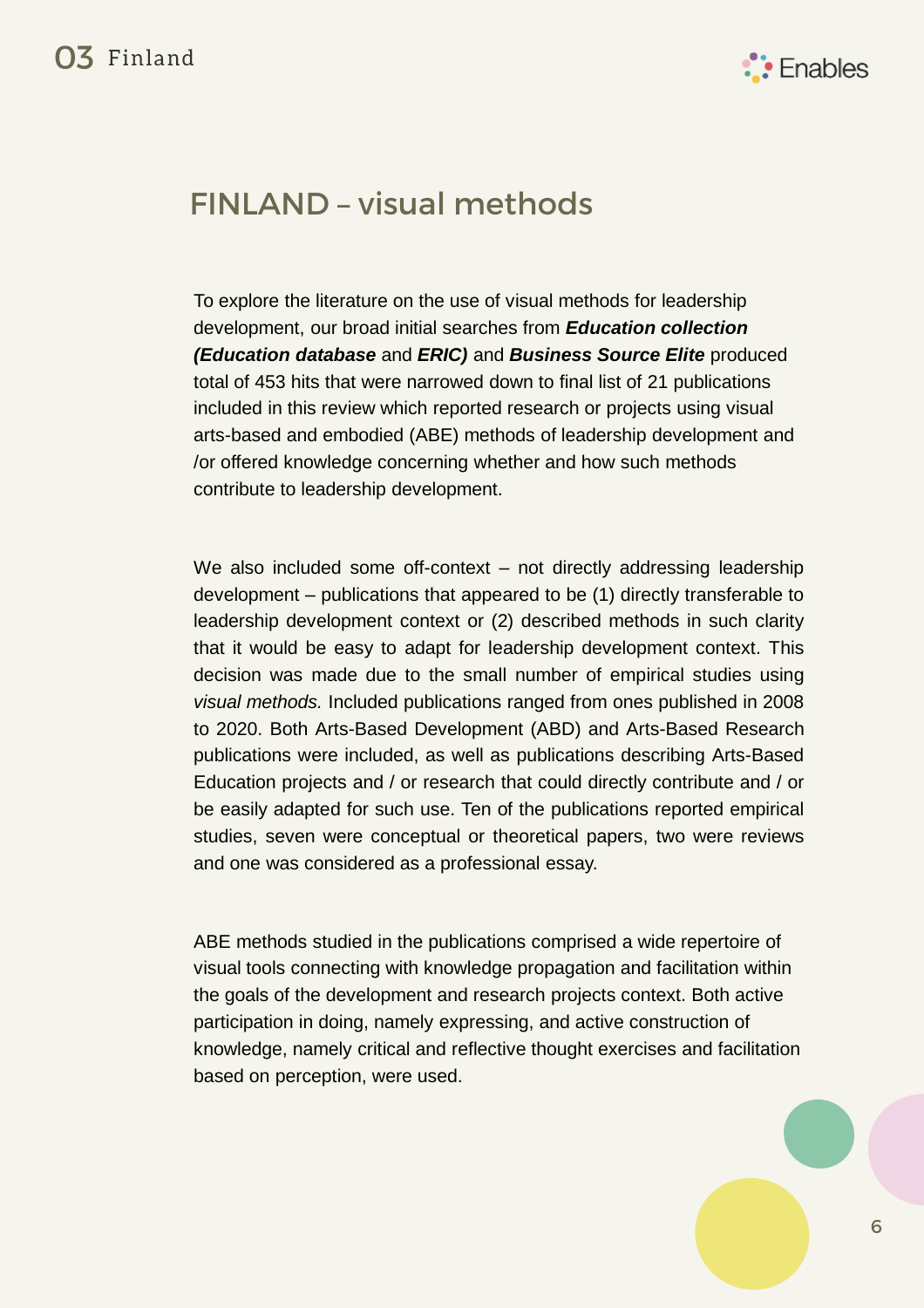



Findings include the following conclusions.

Typically, authors described the processes to consist of various phases, stages or steps. Some publications presented process models derived from corresponding previous efforts, while others outlined process models constructed as results of their own efforts.

- What appears to depict the processes from the perspective of their parts is that applying methods using visual imagery for leadership development is participatory in nature and can both include and be used for a multitude of purposes.
- Outcomes in terms of participants' leadership competences include better awareness, individual development, new solutions and perspectives, self-reflection skills and identity development.
- Methods using visual arts and visual images appear to constitute an alternative approach to conventional ones, meet several of the challenges in the complex and dynamic operational environment, and are able to provide positive learning outcomes.
- Our search on research of visual imagery for developing leadership provided, if not ample, some useful data. There is a need for further research on all aspects of using visual arts for leadership development.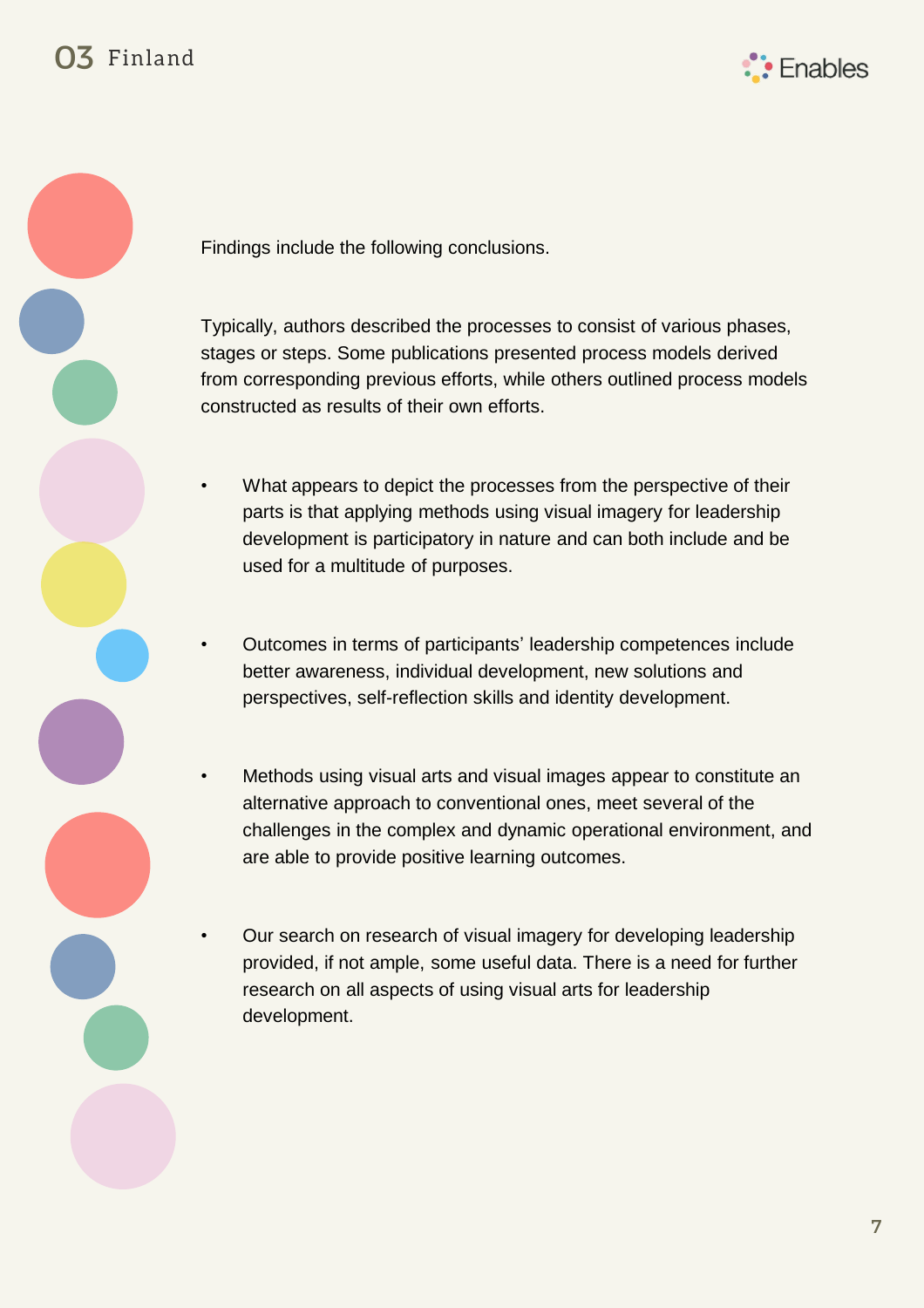

#### LATVIA – performance arts and drama

The search strategy was based on three kinds of sources: a) literature appropriate for answering the research questions which was selected using one or more key words – leadership, distributed leadership, arts-based and embodied methods for leadership development, drama method and performance arts for leadership development – and is available in the Google Scholar, EBSCO Host or Science Direct databases; b) books published during the last 10 years that cover the problem fields related to the research questions and are currently widely used within education in Latvia admitting them as valuable sources of pedagogical knowledge; c) any other literature on the concepts, approaches and terminology necessary to complete the literature review.

As a result, 47 research articles were identified to be most relevant for being used in the literature review. The analysis of 18 of them was included in the Table of the Literature Review. 13 books published during the last 10 years and widely used in the Latvian educational discourse were chosen for the literature review. Out of them five most relevant books were selected by the team for in-depth review. Each of the books was thoroughly reviewed and the synopsis for each book is prepared separately. The additional literature search was undertaken when the review team completed the first part of the literature review and realized that there was a need to complement the definition of the concepts of leadership and distributed leadership also taking into account the experience and comprehension of these categories by leadership practitioners. There were 37 sources (29 from the search undertaken via Google Scholar, EBSCO Host and Science Direct search and eight books) that were not included in this final literature review but were available for the project team to be used in the stage of the empirical part of the research.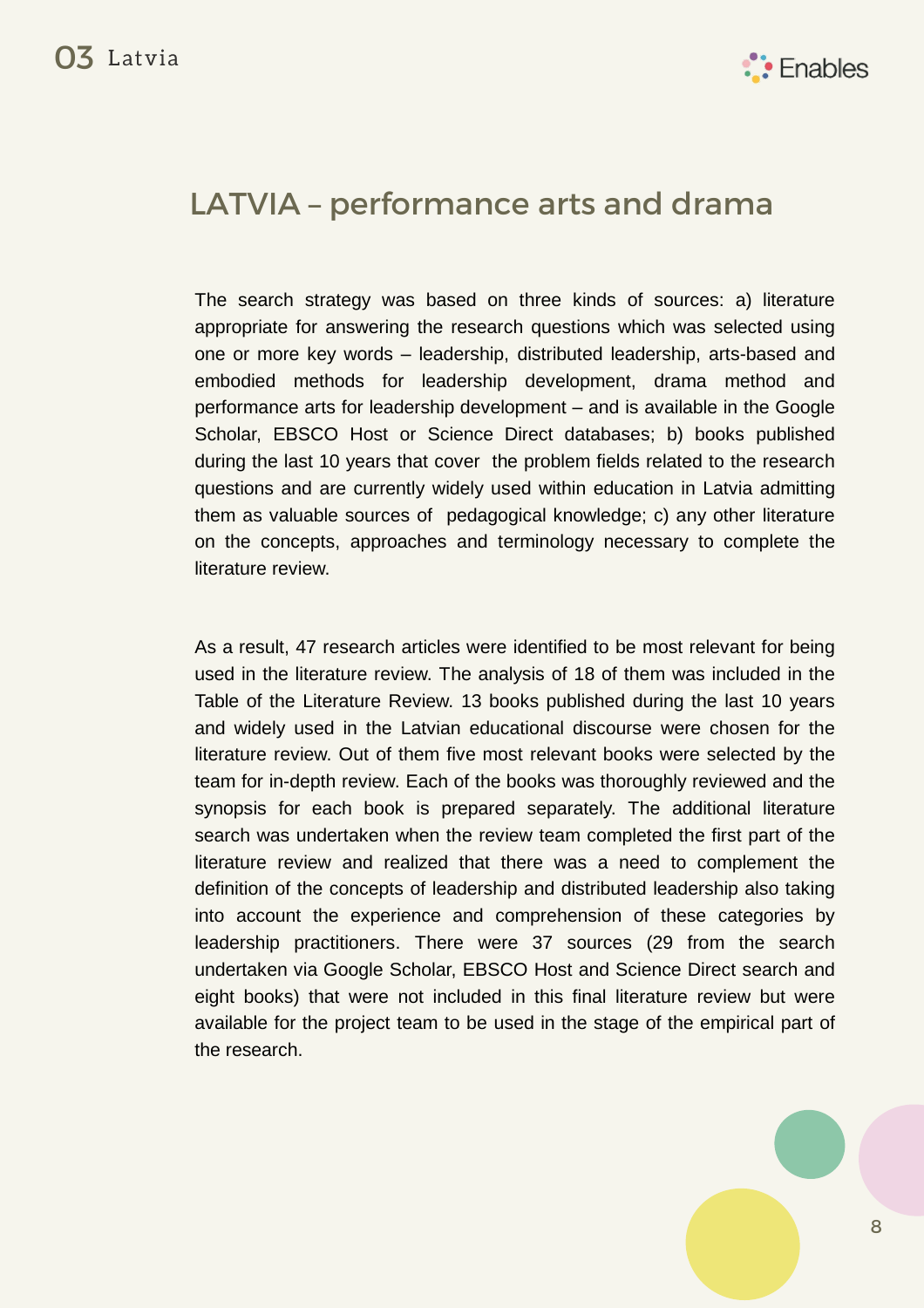



The main conclusions include the following.

- Based on analysis of selected sources, the project team defined distributed leadership as a process of sharing legal ownership or moral authority among individuals in the society or in the institution, collaborating and creating new joint values for the sake of community development, and as an essential fundamental for living and acting in a democratic society.
- Performance arts and drama contribute to the development of students 'personalities and skills substantially and they have huge potential for developing distributed leadership of students.
- The project team defines the process of using arts-based and embodied practices for leadership development through drama and performance arts as follows: Arts-based and embodied practices for distributed leadership development are an individual's or a group's development process that occurs by bringing in new dimensions for thinking, feeling and behaving in real life situations using different cultural forms and ways of expression in order to obtain a set of skills needed for distributed leadership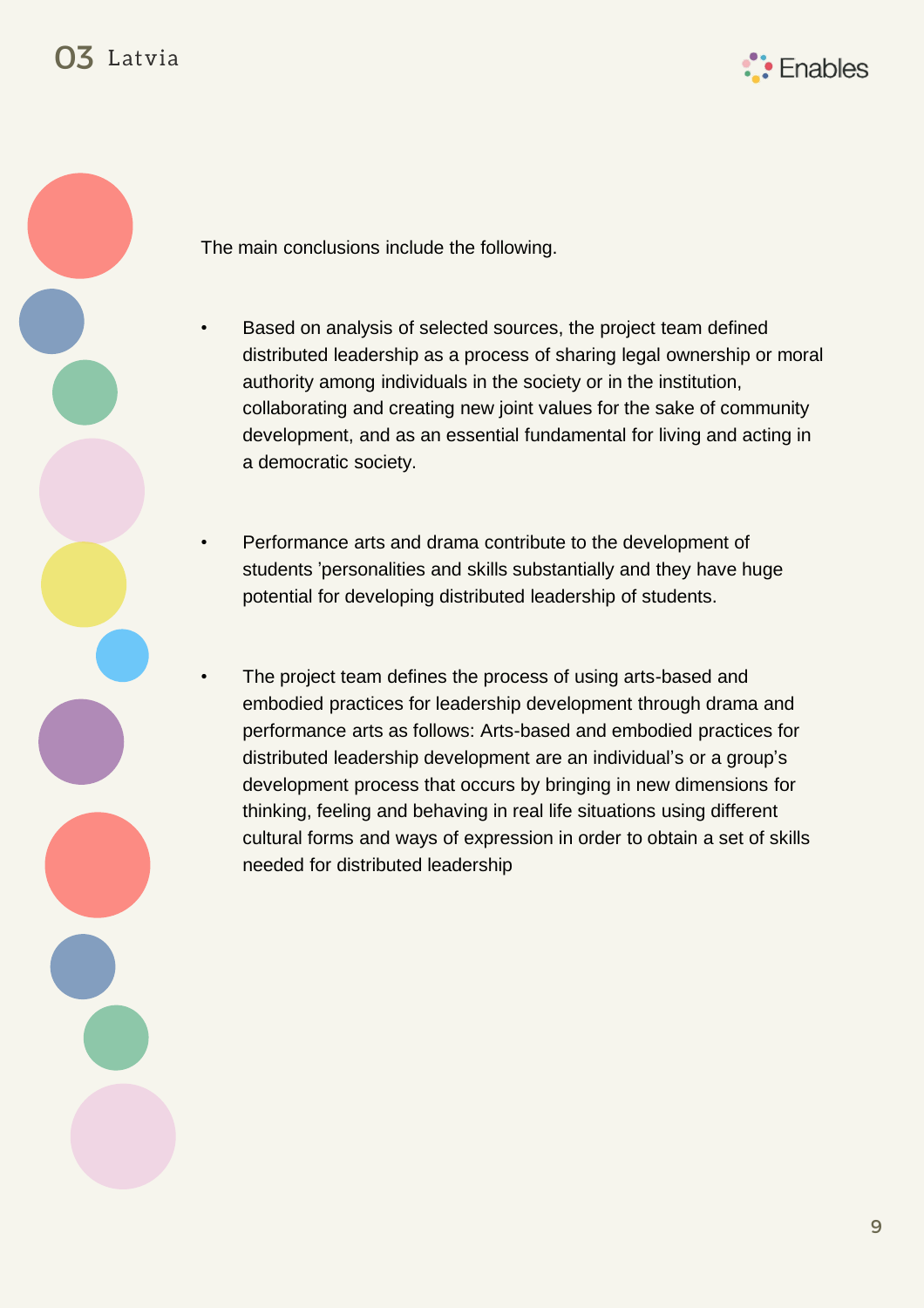

#### AUSTRIA – vignettes and DTM

The literature review focused on two methods: "Vignettes" and "Design Thinking Method" (DTM). To be included in the review, publications had to be relevant to the area of generic arts-based literature and research on vignettes and design thinking.

The Business Source Premier (BSP) platform and the ERIC database were used for the systematic search. The search for literature to review consisted of 3 steps: 1. Vignette focus, 2. Design Thinking focus, 3. German speaking literature (an additional search in various sources: the reason for this additional step was that the vignette research in the presented form finds its origins in Austria).

Titles and abstracts were searched for keywords; then the entire manuscript was reviewed. The systematic review process resulted in a total of 48 contributions, which were then analysed in more detail.

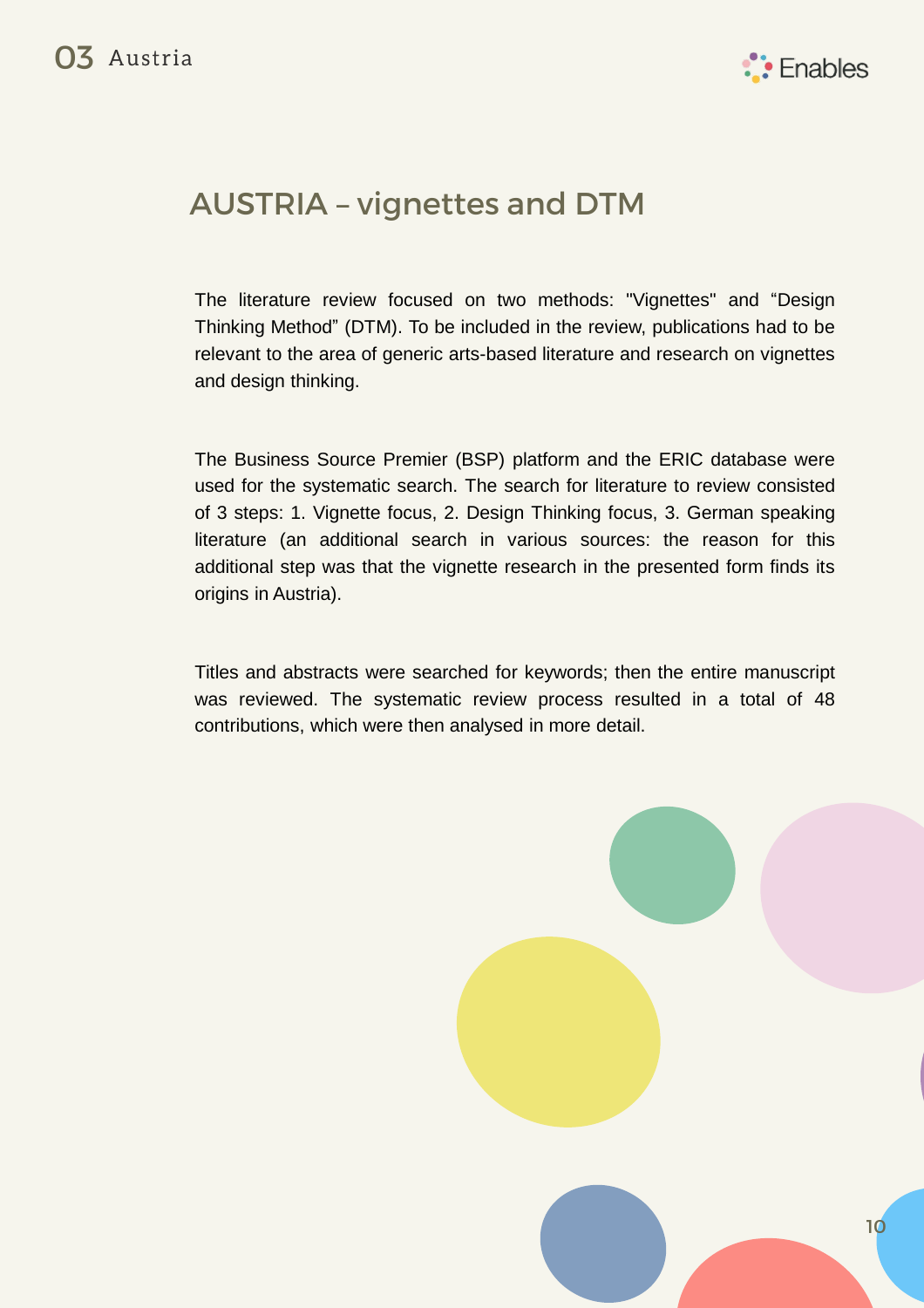



The main conclusions include the following.

- The two instruments, vignettes and DTM, are well known in the literature.
- What is understood by vignettes differs within the literature. The concepts and approaches of the Innsbruck vignette research, with its starting point in body phenomenology, are special and hardly any English-language literature on this approach exists, which makes it problematic to include this approach in the international discourse.
- In connection with vignettes, no uniform understanding of leadership could be identified in the literature.
- The vignette method helps to gain new and meaningful insights into leadership actions and to stimulate reflection on the personal understanding of leadership.
- DTM assumes that leaders understand leadership as part of a team. Distributed leadership and the giving of responsibility were more often discussed here.
- Using DTM for leadership development offers a change in perspective so the focus is no longer on the results but on the actors, resulting in leaders experiencing a broader range of actions in specific situations, and working as a team approach
- There are only a few practical findings on the use of DTM in the context of leadership development. This may be related to the fact that the approach is new and has only appeared from 2009 in leadership and research discourses.